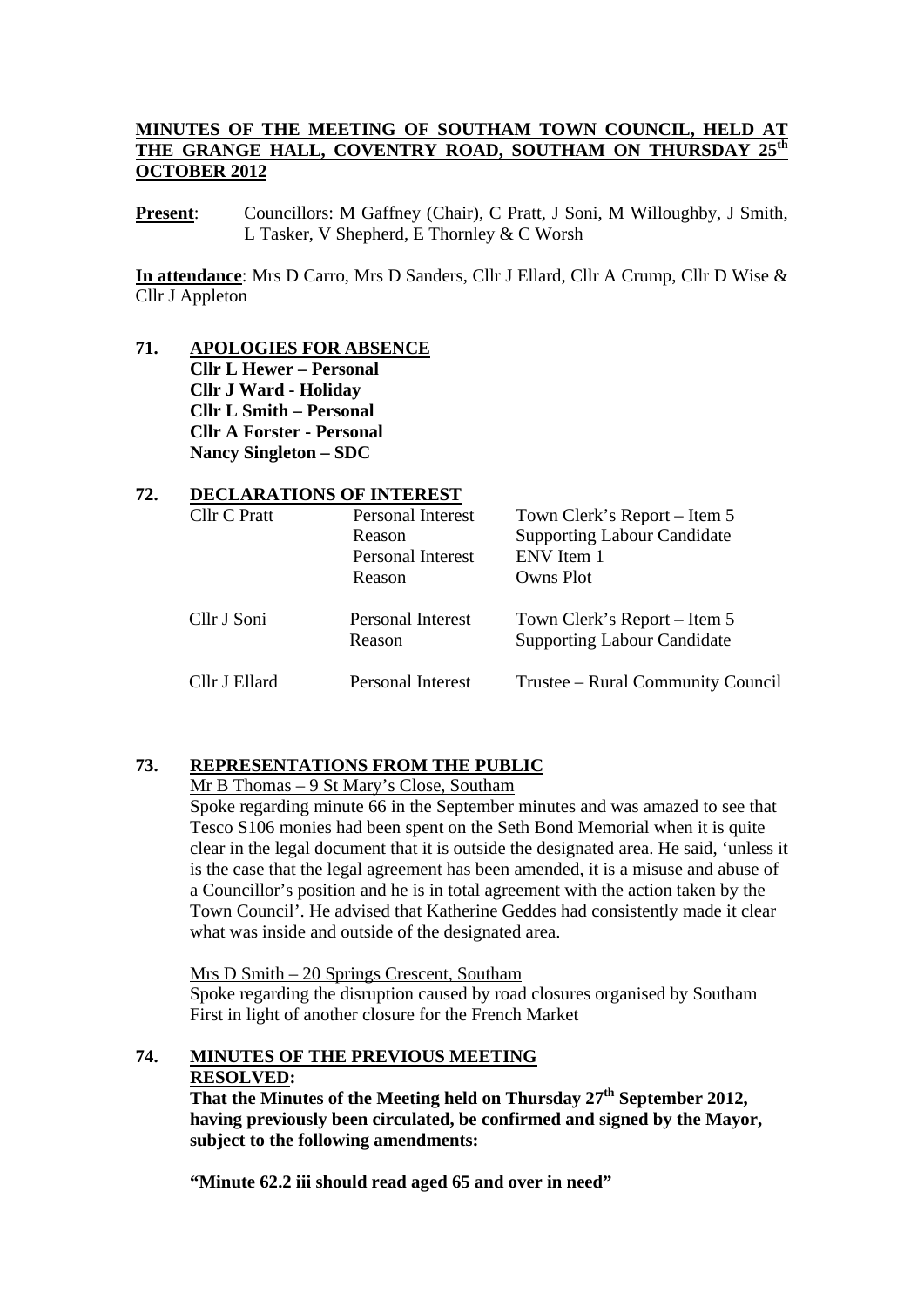#### **75. ACCOUNTS FOR PAYMENT RESOLVED: That payment of accounts dated October 2012, totalling £10,913.25 be authorised.**

# **76. APPLICATIONS FOR PLANNING PERMISSION**

i) Council considered the applications for planning permission detailed on the schedule dated October 2012 upon which the Town Council had been consulted by Stratford District Council. ii) Planning Application decisions dated October 2012 **Noted**  iii)Planning Committee Meeting Dates

**Noted** 

# **77. TOWN CLERK'S REPORT**

# **77.1 PUBLIC REPRESENTATIONS**

#### Mr B Thomas

Was advised that no amendments had been made to the Tesco S106 Legal Agreement and the matter would be discussed later in the meeting

#### Mrs D Smith

Was advised that representatives of Southam First would be meeting with members at the November ENV meeting to discuss road closures and that the matter would also be discussed later in the meeting

# **77.2 CLLR V SHEPHERD – BATTLE OF SOUTHAM AUGUST 2013**

Cllr Shepherd updated members on the proposed 'Battle of Southam' re-enactment that is due to take place in August 2013 and wanted to seek Town Council support for the event

#### **RESOLVED:**

**That the Town Council support the event and the use of the Park Lane Recreation Ground in principle and look forward to receiving more details** 

#### **77.3 COUNCILLOR RESIGNATION – MILL HILL WARD**

Members were advised that a Casual Vacancy is currently being advertised and if an election is not called then the Council will be in a position to co-opt a new Councillor at the November Meeting

# **77.4 ROAD CLOSURE – REMEMBRANCE DAY PARADE RESOLVED:**

**That the Town Council ratifies the decision to apply for a road closure and is willing to apply for a road closure on an annual basis** 

### **77.5 HUSTINGS EVENT – WARWICKSHIRE POLICE AND CRIME COMMISIONER (PCC) CANDIDATES**

Members were advised that unfortunately a hustings event will not take place in Southam due to the non-availability of the candidates.

#### **77.6 MEETINGS/TRAINING/EVENTS**

• Wednesday 7<sup>th</sup> November 2012 - WALC AGM, 7.30pm at Shire Hall, Warwick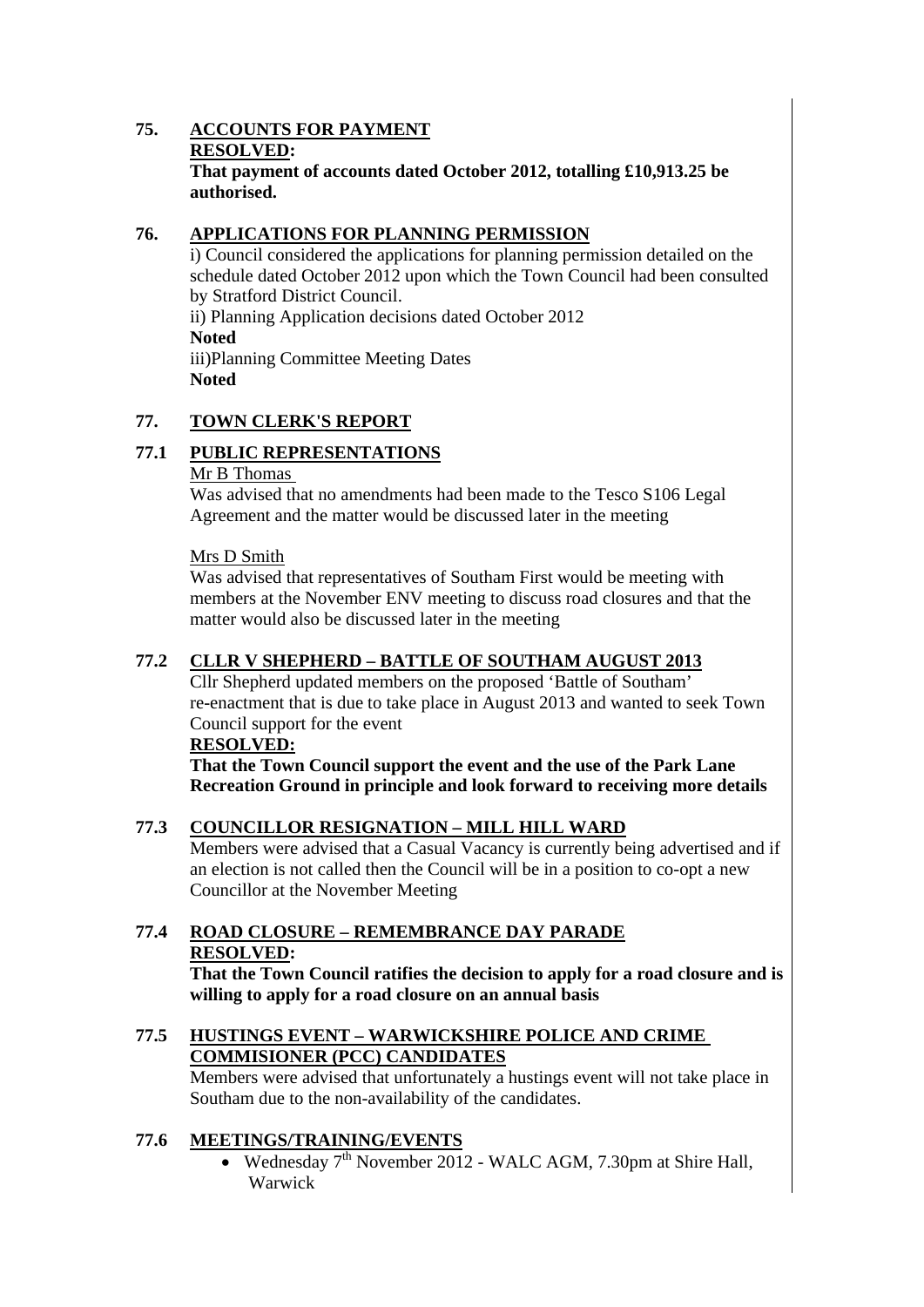• Saturday  $16^{th}$  February 2013 – Mayor's Charity Concert, 7.30pm at The Grange Hall, Southam, Tickets £10.00

| 77.7 | <b>COUNCIL MEETING DATES</b>                                   | <b>ENV MEETING DATES</b>                 |  |  |  |  |
|------|----------------------------------------------------------------|------------------------------------------|--|--|--|--|
|      | Thursday $22nd$ November 2012                                  | Thursday 8 <sup>th</sup> November 2012   |  |  |  |  |
|      | <b>December Recess</b>                                         |                                          |  |  |  |  |
|      | Thursday 10 <sup>th</sup> January 2013 (Precept)               |                                          |  |  |  |  |
|      | Thursday 24 <sup>th</sup> January 2013                         |                                          |  |  |  |  |
|      | Thursday 28 <sup>th</sup> February 2013                        | Thursday 14 <sup>th</sup> February 2013  |  |  |  |  |
|      | Thursday 28 <sup>th</sup> March 2013                           | Thursday 14 <sup>th</sup> March 2013     |  |  |  |  |
|      | Thursday 25 <sup>th</sup> April 2013                           | Thursday 11 <sup>th</sup> April 2013     |  |  |  |  |
|      | Thursday $9^{th}$ May 2013 (Annual Town Meeting & Mayormaking) |                                          |  |  |  |  |
|      | Thursday $23^{\text{rd}}$ May 2013                             |                                          |  |  |  |  |
|      | Thursday 27 <sup>th</sup> June 2013                            | Thursday 13 <sup>th</sup> June 2013      |  |  |  |  |
|      | Thursday $25^{th}$ July 2013                                   | Thursday $11th$ July 2013                |  |  |  |  |
|      | <b>August Recess</b>                                           |                                          |  |  |  |  |
|      | Thursday 26 <sup>th</sup> September 2013                       | Thursday 12 <sup>th</sup> September 2013 |  |  |  |  |
|      | Thursday 24 <sup>th</sup> October 2013                         | Thursday 10 <sup>th</sup> October 2013   |  |  |  |  |
|      | Thursday 28 <sup>th</sup> November 2013                        | Thursday 14 <sup>th</sup> November 2013  |  |  |  |  |
|      | <b>December Recess</b>                                         |                                          |  |  |  |  |

**Noted** 

#### **78. CORRESPONDENCE**

**78.1 FRIENDS OF THE CARDALL COLLECITON – GRANT THANK YOU Noted** 

# **78.2 WARWICKSHIRE WILDLIFE TRUST, COMMUNITY ENGAGEMENT OFFICER – PILOT PROJECT RESOLVED:**

 **To defer the matter until it is identified whether 'Towns' can take part** 

### **78.3 CPRE – SUPPORTING COMMUNITIES AND NEIGHBOURHOODS IN PLANNING WORKSHOPS RESOLVED: That the Town Council does not wish to take part in the work shops or do a Neighbourhood Plan**

**79. REPORT ON AN ENVIRONMENTAL WORKING PARTY MEETING ON 11TH OCTOBER 2012**

# **79.1 ST JAMES CHURCHYARD – BURIAL SPACE RUNNING OUT**  Members discussed the situation with Mr J Tresidder to determine how to take the matter forward. **RESOLVED: i)It was agreed that STC should attend the SDC cabinet meeting on 5th November. Representatives would be Cllr L Tasker & Cllr C Pratt. Cllr L Tasker & Cllr C Pratt to obtain input from John Tresidder prior to 27th October 2012**

**ii)That a meeting is arranged with St James Church and Diocese, ideally before the 8th November re:** 

**Why the church no longer wish to administer burials?**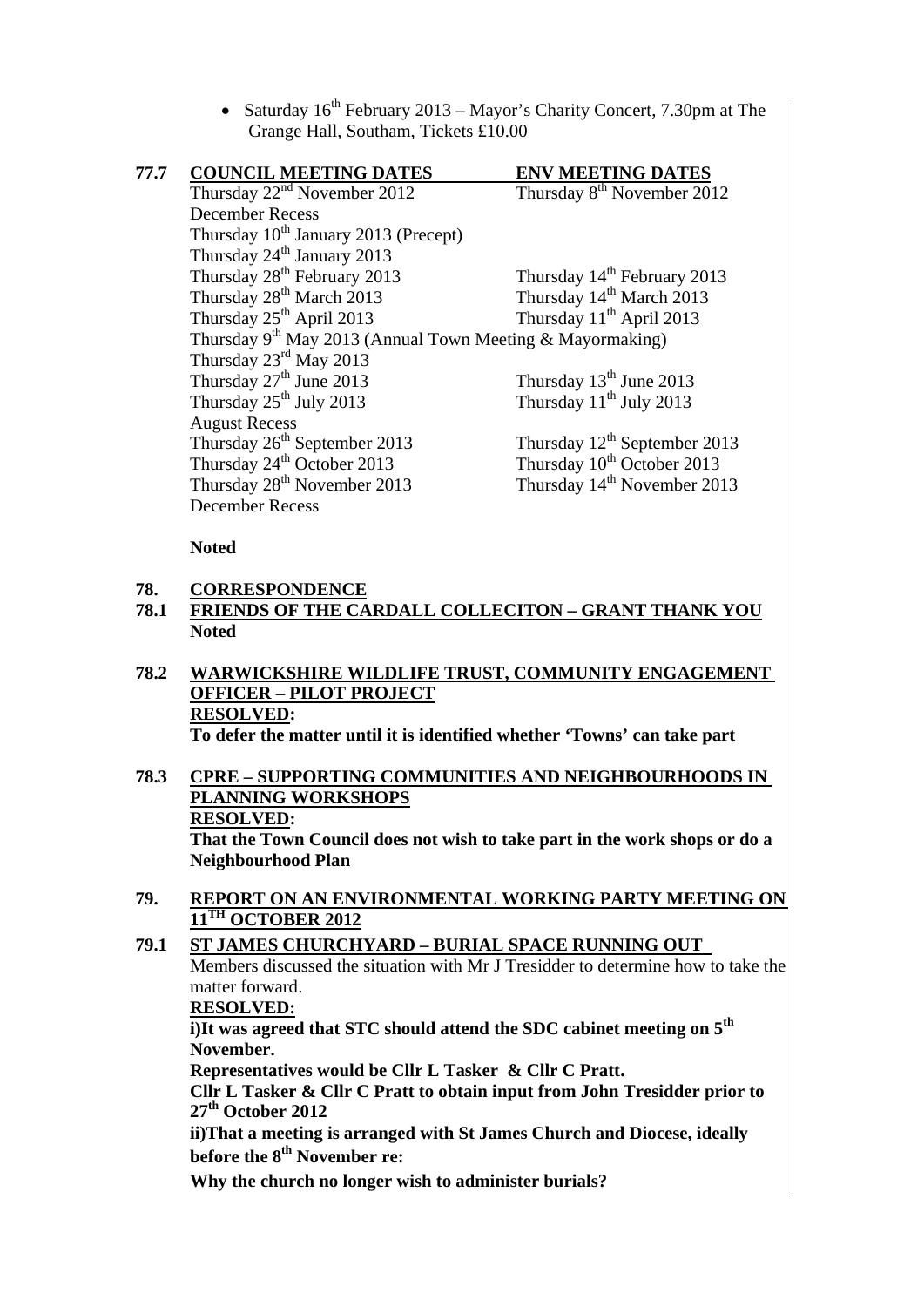**What land & resources do the church have available? e.g. If church currently has land for sale re redevelopment could funds from sale be used to purchase burial site. Who will be capable of, and be responsible for managing any site?** 

#### **79.2 SETH BOND MEMORIAL – S106**

Members were made aware that Cllr Ellard has authorised expenditure from the S106 to refurbish the Seth Bond Memorial even though it is outside the designated area.

#### **RESOLVED:**

**i)That STC make a formal enquiry to SDC under 'Freedom of Information re the following:** 

**Who requested the work and why?** 

**Was appropriate process followed e.g.** 

 **Was permission to carry out the work obtained from the Diocese? Were at least three quotes obtained (can we see these)? Who authorised the expenditure?** 

 **etc?** 

**Were all three SDC ward members involved in the decision?** 

**Why were STC not consulted?** 

**Why was incorrect statement made re location & S106 boundary?**  *(We believe Katherine Geddes may have informed SCIF that the location was outside S106 boundary prior to work being commissioned?)*

**Has any other S106 town centre money been spent without STC knowledge? ii) STC to seek commitment from SDC that no S106 will be spent without consultation with STC.** 

**iii)That the report received by Paul Lankester to be considered by members at the November ENV** 

#### **79.3 THE GRANGE HALL MAINTENANCE AND CAPITAL WORKS**

Members considered correspondence from the Grange Hall Management Committee asking the Council if they would consider funding the redecoration of the hall

Some confusion existed here re exactly what the £3000 actually covers? The agenda item notes states 'The cost of hall decoration is approx. £3000' In the attached schedule of 'Capital Works Observations' a considerable number of items re decoration were listed.

We understand that maintenance is the responsibility of  $GH \&$  capital works are 50% STC & 50%SDC

#### **RESOLVED:**

**That a breakdown of type of works (maintenance & capital) and costs re individual items including % responsibility re GH, STC & SDC? The complete list prioritised, not just some items in red all with apparent equal priority.**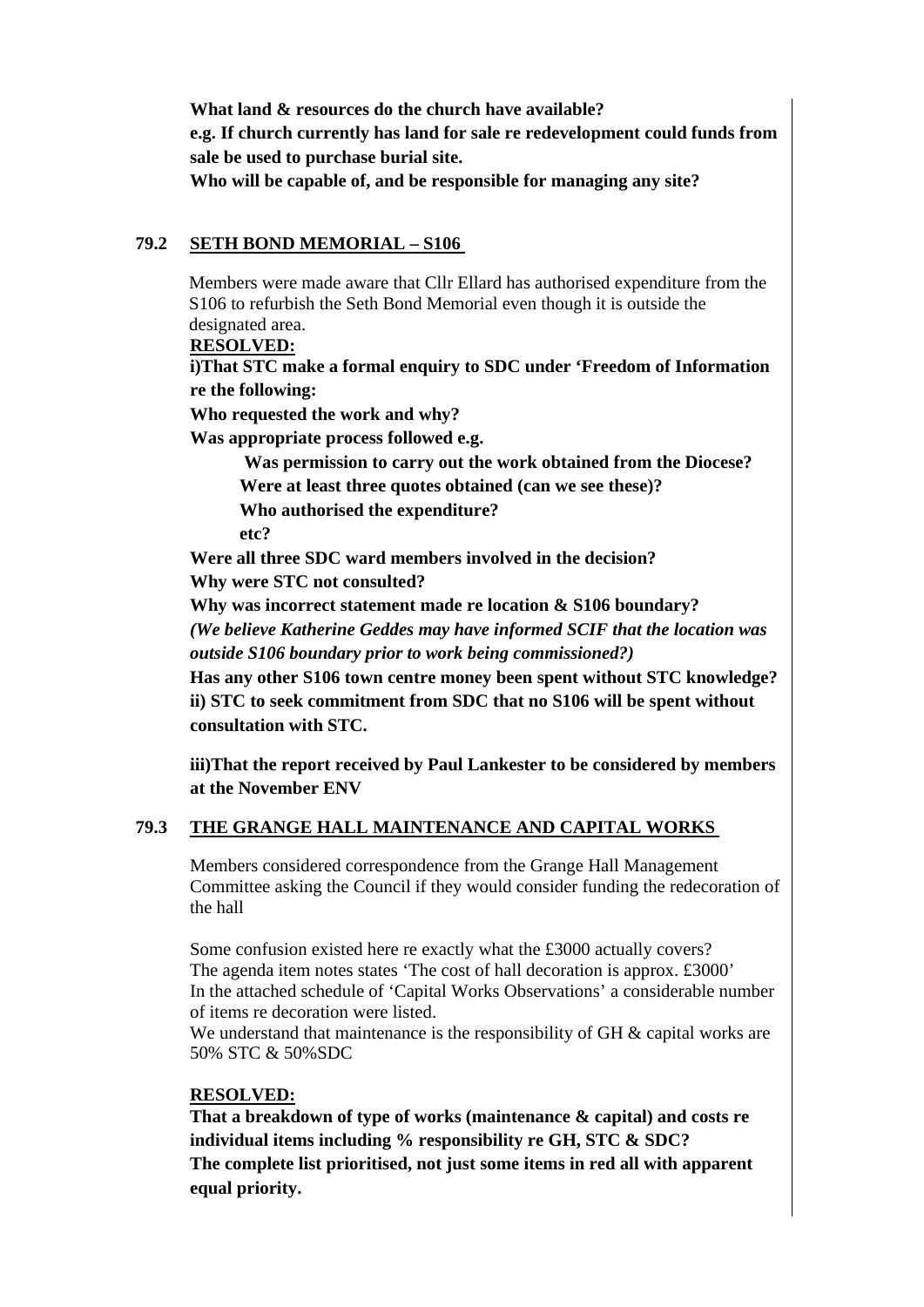### **79.4 SOUTHAM FIRST, SOUTHAM TOWN SUB GROUP – BUSINESS BOARD AND NOTICE BOARD**

Members considered correspondence form Nancy Singleton SDC and a report from Cllr I Soni

Southam Town Council is being asked if they are prepared to take over the maintenance and ownership of these boards and SDC state that they would consider an appropriate maintenance sum

Items to consider

- Every time a business changes the board will need to be updated , so the council need to know the cost of changing the names (obviously keeping the board updated will involve staff time )
- I would suggest that the maintenance contribution needs to be established before the Town Council agrees to anything
- In the past the Town Council has adopted a project and problems have occurred within the first year, therefore I would suggest that if the Council want to take ownership this doesn't happen until after the first 12 months

Members were advised that the Southam First Sub Group is considering the matter again on the  $6<sup>th</sup>$  November and will come back to Council with more information following this meeting

### **RESOLVED:**

**Consensus was that much more information & clarification is required e.g: In addition to the notes in the agenda item to which we agreed.** 

**i) That the notice board on Park Lane should not be changed now as this could be changed as part of the redevelopment of Market Hill** 

**ii) Nancy Singleton's e-mail refers to specifications for each board. Would it be possible to see these and graphic representations?** 

**iii) Can we confirm that S106 money involved is being provided via STIG & Southam First and not from the Town centre S106?** 

**iv) Regarding the business board: How will the business names be displayed? How will change of names be facilitated/carried out e.g: repaint, removable plaques, etc? Who will be responsible for changing business names?** 

*Note: Businesses should be expected to fund the business board?* 

**v) What role does Southam first take in this going forward re cleaning, maintenance, name changes, etc?** 

**vi) What contribution will be made from SDC, what is a small maintenance budget? (see Nancy's e-mail para 3)** 

**vii) What cost impact could there be on STC** 

#### **79.5 QUESTIONS FOR COUNTY AND DISTRICT COUNCILLORS None**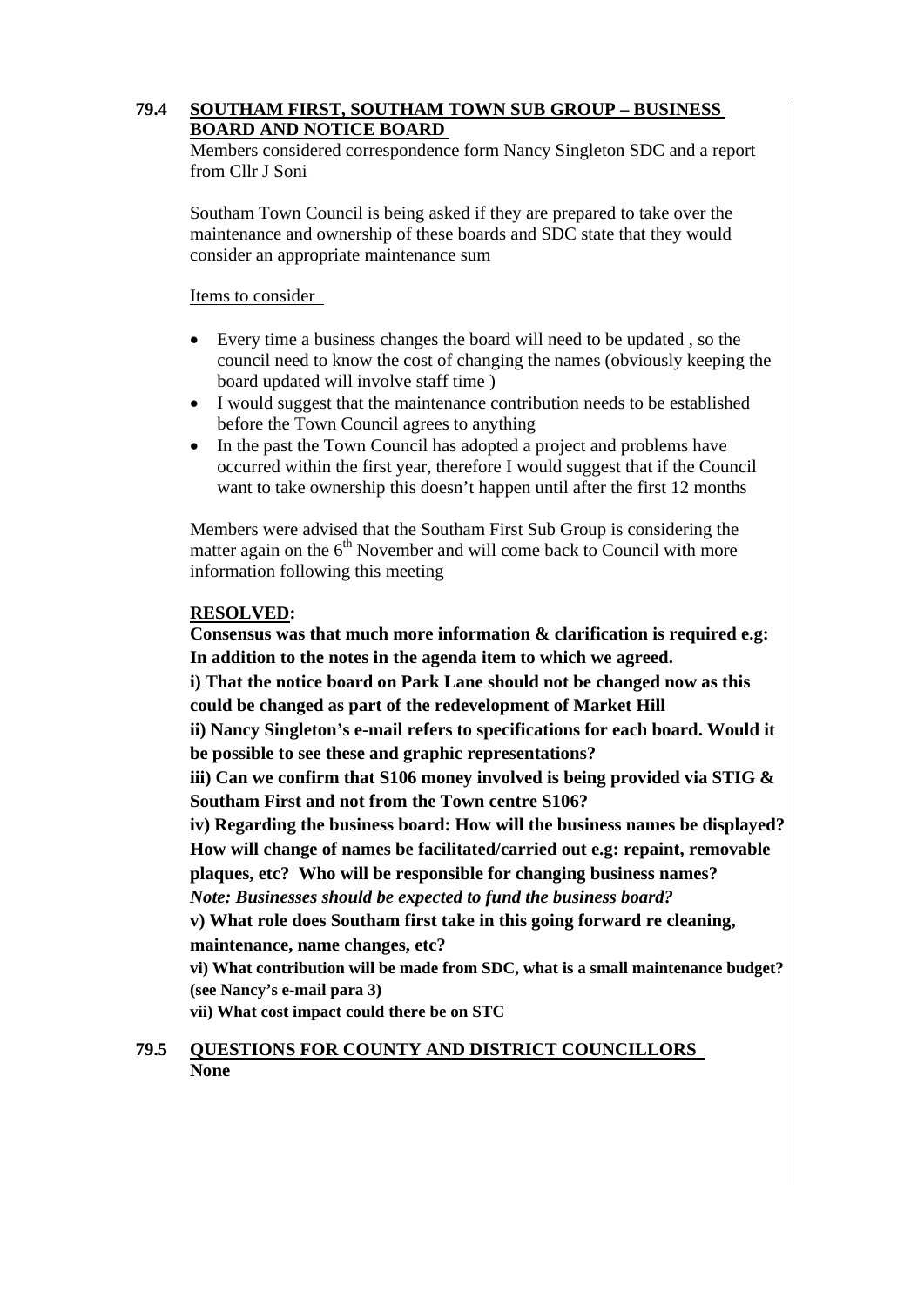# **79.6 SOUTHAM FIRST - FRENCH MARKET CLOSURE – 27TH OCTOBER 2012**

# **RESOLVED:**

**i)We reluctantly agree to the application to close Market Hill. The application is for the closure of Market Hill while the attached map indicates closure also of areas of Park Lane & Daventry Street preventing access to these roads from the High Street. Also access to Bull lane & Craven lane from Daventry Street appears to be being blocked?** 

**The scope of closure needs confirming and limited to Market Hill. The following is recommended for consideration.** 

**The closure of Market Hill perhaps could be avoided by utilising the parking area on Market Hill, and the area in front of the police building (subject to agreement with relevant body/s) could be utilised in order to: Spread the stalls and encourage footfall up the high street to the benefit also of High Street businesses?** 

**ii)The Town Council requests that a meeting is arranged between Southam first (chair plus the specific event group leader) with STC to discuss the future.** 

**Concerns noted at ENV by STC.** 

**Far more notice required in future (application date 03/10/12 for event on 27/10/12)** 

**It was mentioned by some members that some objections to frequent closures had been voiced re access to town centre, buses etc.** 

**Are alternative arrangements re buses publicised & how** 

**We should consider limiting the number of closures per year. At present if S1st replicate activities as last year the following closures have & will** 

**occur or could be applied for:** 

**Retro revival: September** 

**Mop: 15th October** 

**French Market: 27th October** 

**Xmas lights: ??????** 

**3 x xmas markets: ???????** 

**This could be 7 closures in 4 months. and does not include others e.g. national market day, JJ, Carnival, etc. iii)Town Clerk to produce a list of closures that have/will occur in 2012? TIA** 

**May be problems going forward re impact of possible Market Hill redevelopement?** 

#### **79.7 PLAY AREA SIGNAGE AT PARK LANE RECREATION GROUND AND MAYFIELD ROAD PLAY AREA RESOLVED:**

**That WCC be instructed to investigate signage at Park Lane Recreation Ground and Mayfield Road Play Area at a possible cost of £440**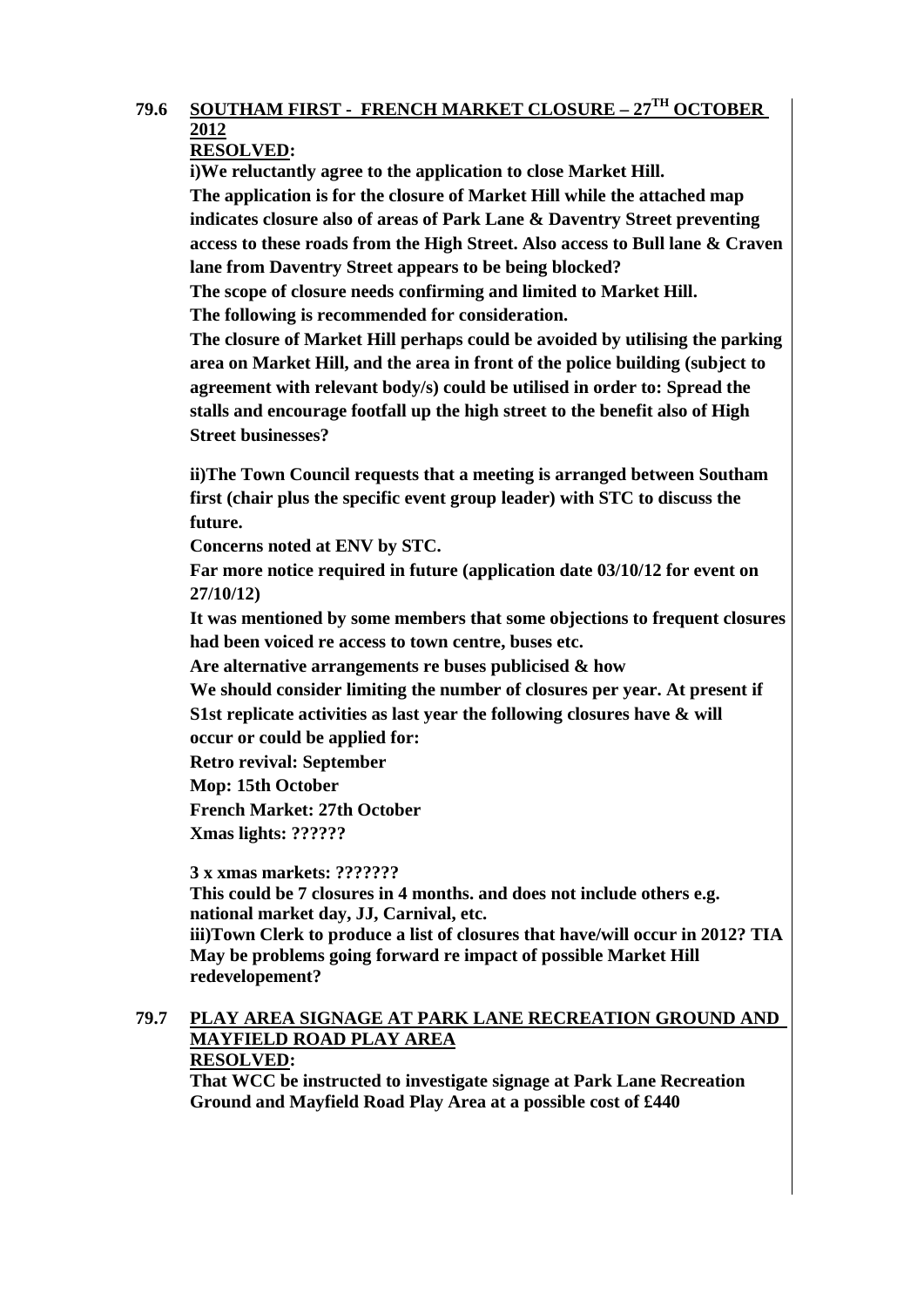# **80. INFORMATION FROM COUNTY AND DISTRICT COUNCILLORS**

Cllr J Appleton advised the following:

- o Gave an update on the Targeted Youth Support Service and advised that for more information contact Rob Townsend WCC
- o That he had received various applications for County Councillor Grants
- o Consultation for HS2 Compensation has just been issued

Cllr J Ellard advised the following:

- o That SDC are led to believe that a house along Station Road (Southam to Deppers Bridge) has been purchased by HS2 Ltd and that some fields have also been purchased and pegged out
- o That following a planning appeal an application for 800 houses in Shottery has been granted as the opinion was that SDC has not proposed sufficient houses for the district- this may now have wider implications
- o Spoke about the pooling of business rates
- Cllr A Crump advised the following:
	- o Electoral Commission and Boundary Changes
	- o Neighbour Disputes
	- o Still keeping an eye on how the grass is being cut in the district and to report any problems to him

Cllr D Wise advised the following:

- o Strimming to allow the daffodils to grow
- o To report any grass cutting problems to him i.e grass on pavements
- o Has been dealing with planning issues relating to Orbit

# **81. BUSINESS WHICH IN THE OPINION OF THE MAYOR SHOULD BE CONSIDERED AS A MATTER OF URGENCY**

Cllr Pratt to give an update on the Churchyard issue in confidential

# **82. EXCLUSION OF THE PUBLIC FROM THE MEETING**

It was moved and

**RESOLVED: that pursuant to Section 1(2) of the Public Bodies (Admission to Meetings) Act 1960 the public be excluded from the meeting because publicity would be prejudicial to the public interest by reason of the confidential nature of the business to be transacted** 

**83. STAFF SALARIES AND PAYMENT FOR SERVICES RESOLVED:** 

**To authorise payments of staff salaries dated October 2012** 

# **84. LAND OFF MAYFIELD ROAD - LEASE RESOLVED:**

**That the Town Council leases the land for another year and agrees to the terms of the proposed lease** 

**85. BRICK BUILT PLANTERS – WCC LICENCE RESOLVED: i)That the Town Clerk is authorised to finalise the lease with the assistance of the Town Council Solicitor ii)That the 'Land' that is to be shown green on the map incorporates as much of the Town Centre as possible iii)To proceed with the 'Planter' outside the Market Tavern**